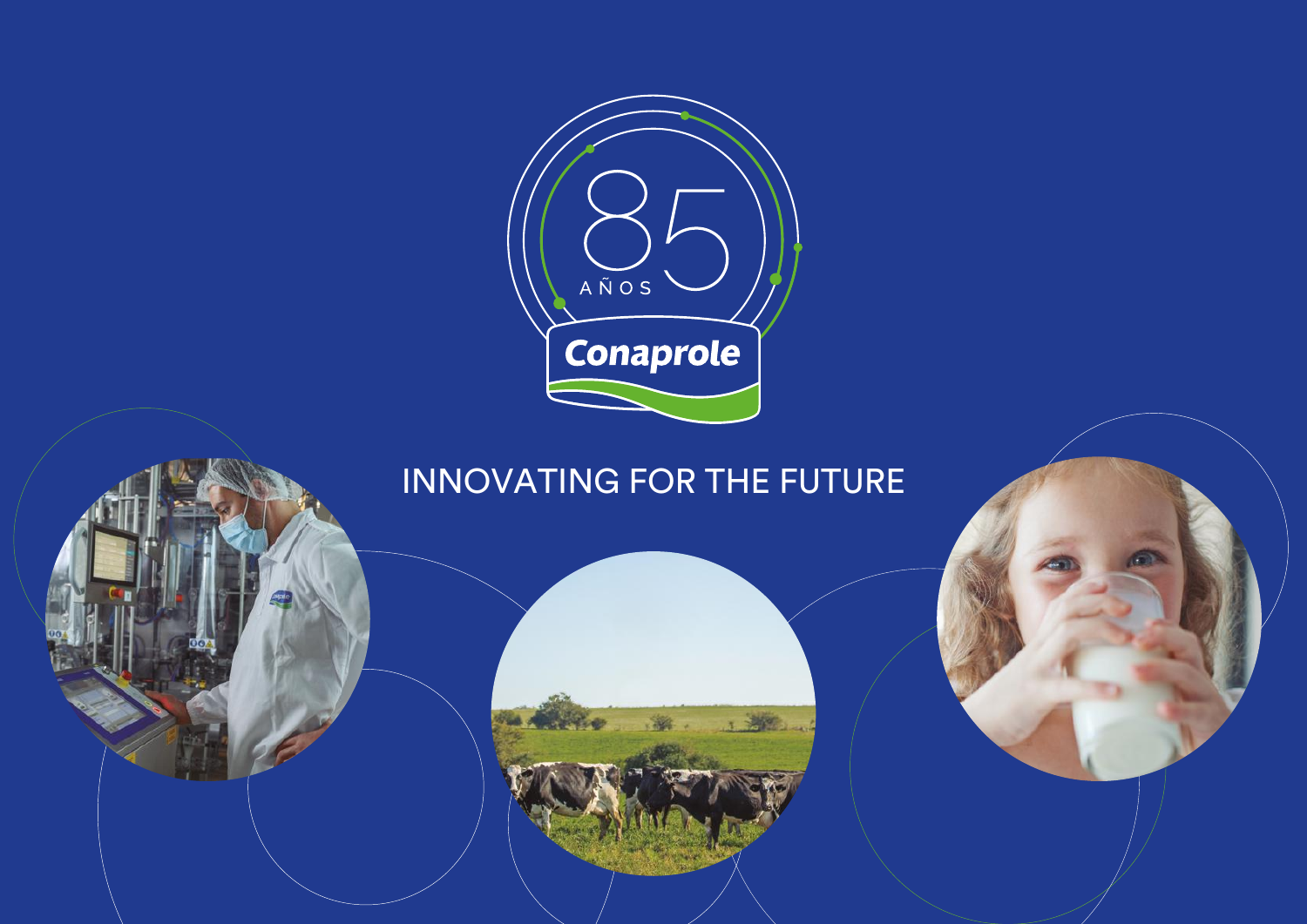We lead the dairy industry in Latin America. We were born in Uruguay, and we are made up of more than 1,700 farmers. Attentive to global challenges for a quality and healthy diet, during the last period, we ratified this purpose, which has been a permanent insignia during our 85 years of existence.

#### **MISSION VALUES**

To maximize the value of our milk by offering top quality, healthy and innovative products to our clients worldwide.

## **VISION** We aim at

becoming the leading company of our industry in Latin America with global outreach in first rate dairy products, generating positive sustainable Impact upon people and the environment.

**Commitment**

**reSilience Proactivity efficlency transpaRency Team work inovatIon**

## **1st National Exporter**

Recognition received from the Bank of the Oriental Republic of Uruguay and the Union of Exporters of Uruguay for 11 consecutive years.

1st place in the industrial category. **National Energy Efficiency Award** 

MERCO ranking in 2020. **Best business reputation award**

## **Me are Conaprole <b>Management highlights**

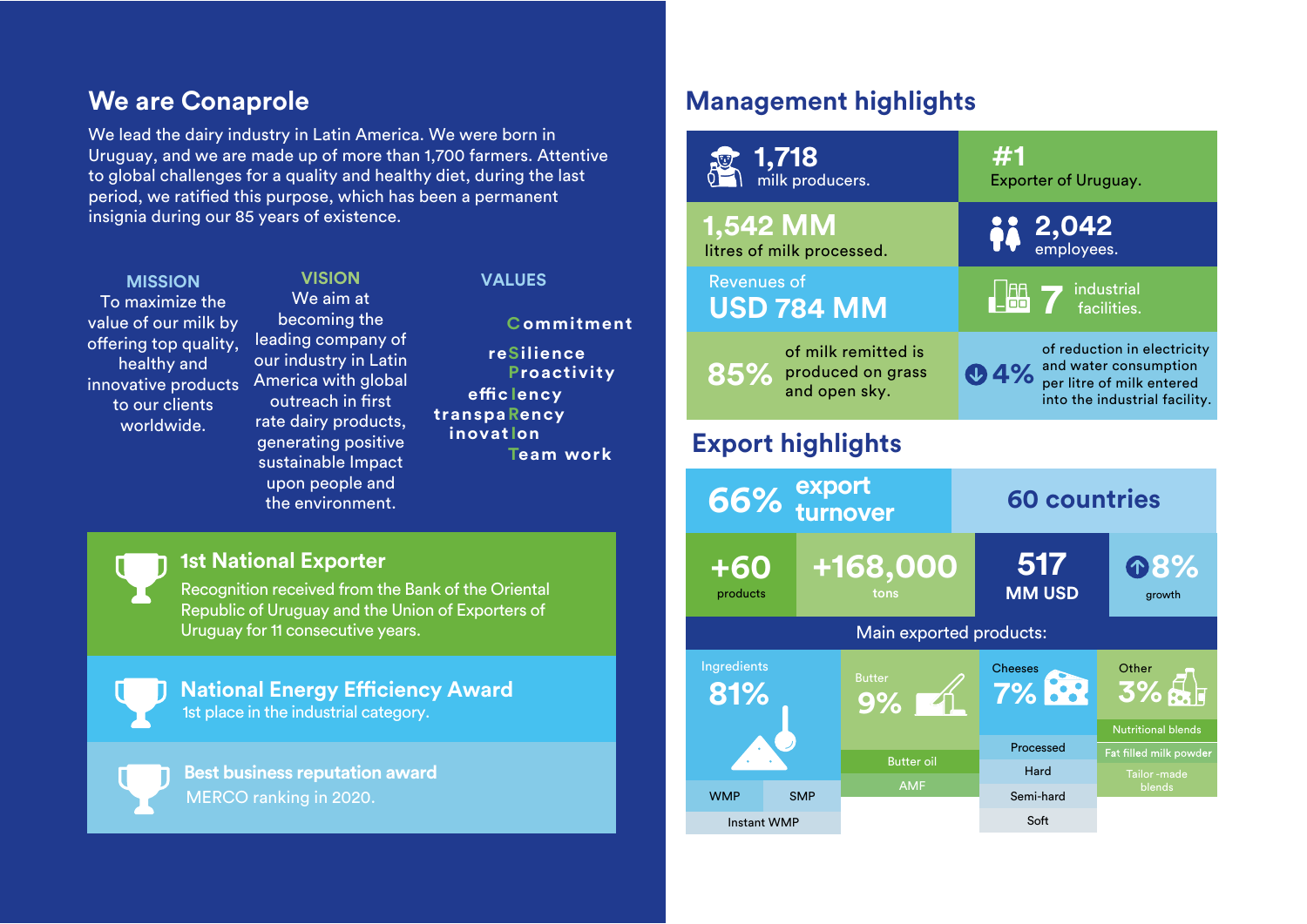In the last year, we worked on the development of our strategy. **development** 

## **Goals for 2025**



Consolidate a diversified international presence with traditional and nutritional products, maintaining leadership in the local market.



Maintain our accelerated growth through innovation and digitization, being a reference in agility and digital business.



Achieve excellence in managing revenue growth, costs, and operational efficiency throughout the value chain.



Maintain the benchmark in quality and be a leader in sustainability in the dairy industry.



Strengthen the relationship with farmers, professionalize the smallest ones, and promote best practices.



Be the most admired company by new talents in Uruguay and be the reference for talent in the region.

# **Sustainable business vision 2025 A strategy aligned with sustainable**



- **1.** Strengthening of our farmers
- **2.** Development of talent and the organization
- **3**. Sustainable practices with the environment and society
- **4.** Sustained growth in the domestic and international markets
- **5.** Expansion into new businesses and digital tools
- **6.** Margin optimization

The challenges of our strategy contribute directly to the 12 Sustainable Development Goals.

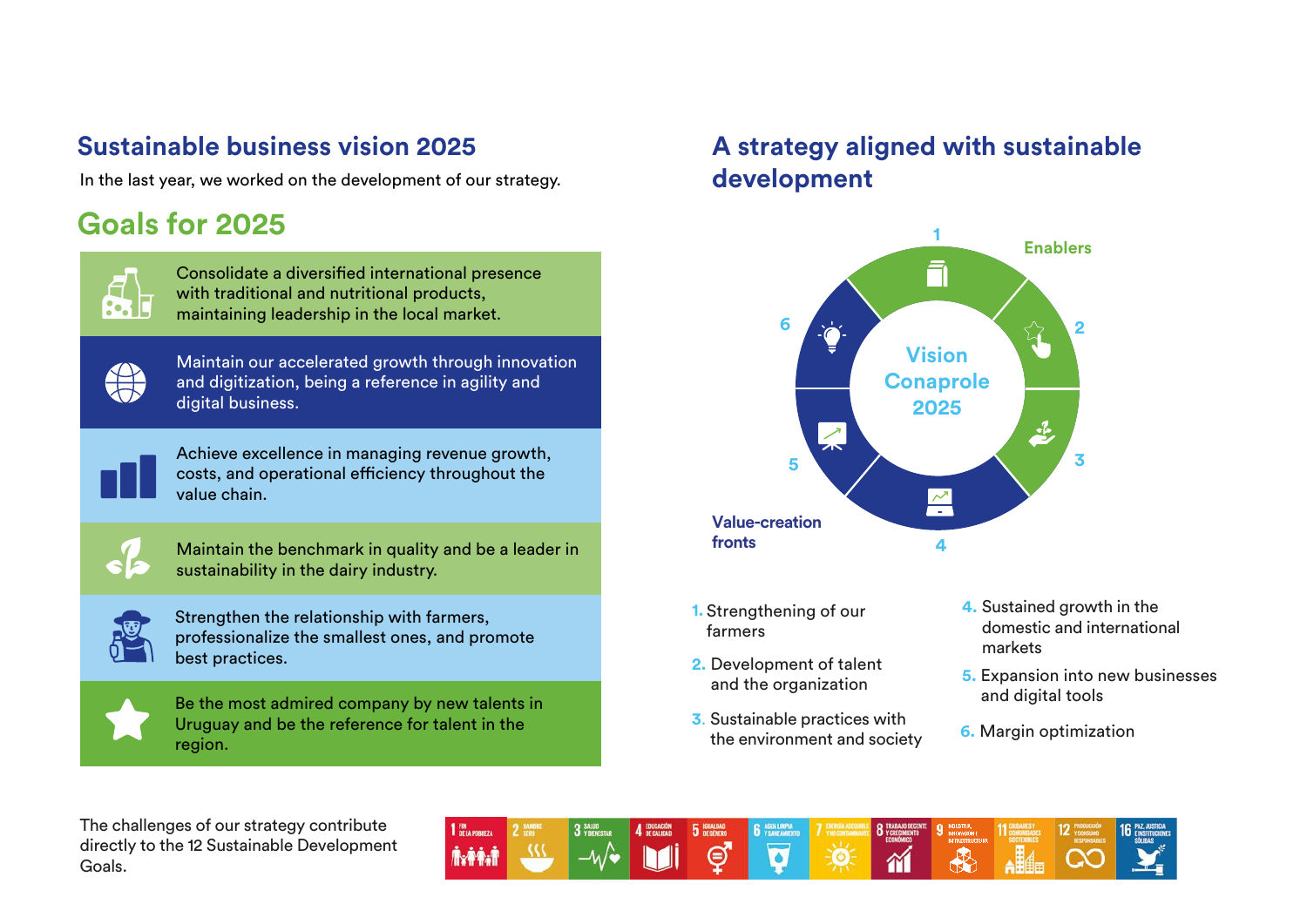## **Grass Fed: a certification we are proud of**

In the last fiscal year, we achieved the Grass Fed Certification, which guarantees milk production on grass and open air in the dairy farms that remit to Conaprole. It ensures that 80% or more of the milk sent comes from certified dairy farms.

#### **This certification guarantees:**

#### **Grass fed**

The diet of milking cows is made up of grass in an 85% or more, and the foods available in the dairy farm are exclusive of plant origin.

#### **No use of hormones or antibiotics**

The use of hormones and antibiotics is only for those cases endorsed by current regulations and under the supervision of a veterinary doctor; their use as growth promoters is prohibited.

#### **Traceability**

The production chain has 100% of the establishments in an animal-traceability plan, georeferencing of each dairy farm, and traceability for all the milk collected and transported to industrial facilities.

#### **Animal welfare**

It is one of the main priorities in our milk production process. The cows have access to pasture every day of the year, guaranteed access to water and food, and the spaces and times required for an adequate social interaction of the herd.

#### **Social dimension**

Dairy production promotes the settlement of families in rural areas, in line with Conaprole's purpose of providing support to each producer to continuously improve their income and quality of life.

## **We add the Grass Fed seal**

Since the Grass Fed Certification achievement, Conaprole products have begun to incorporate this standard in their labelling.



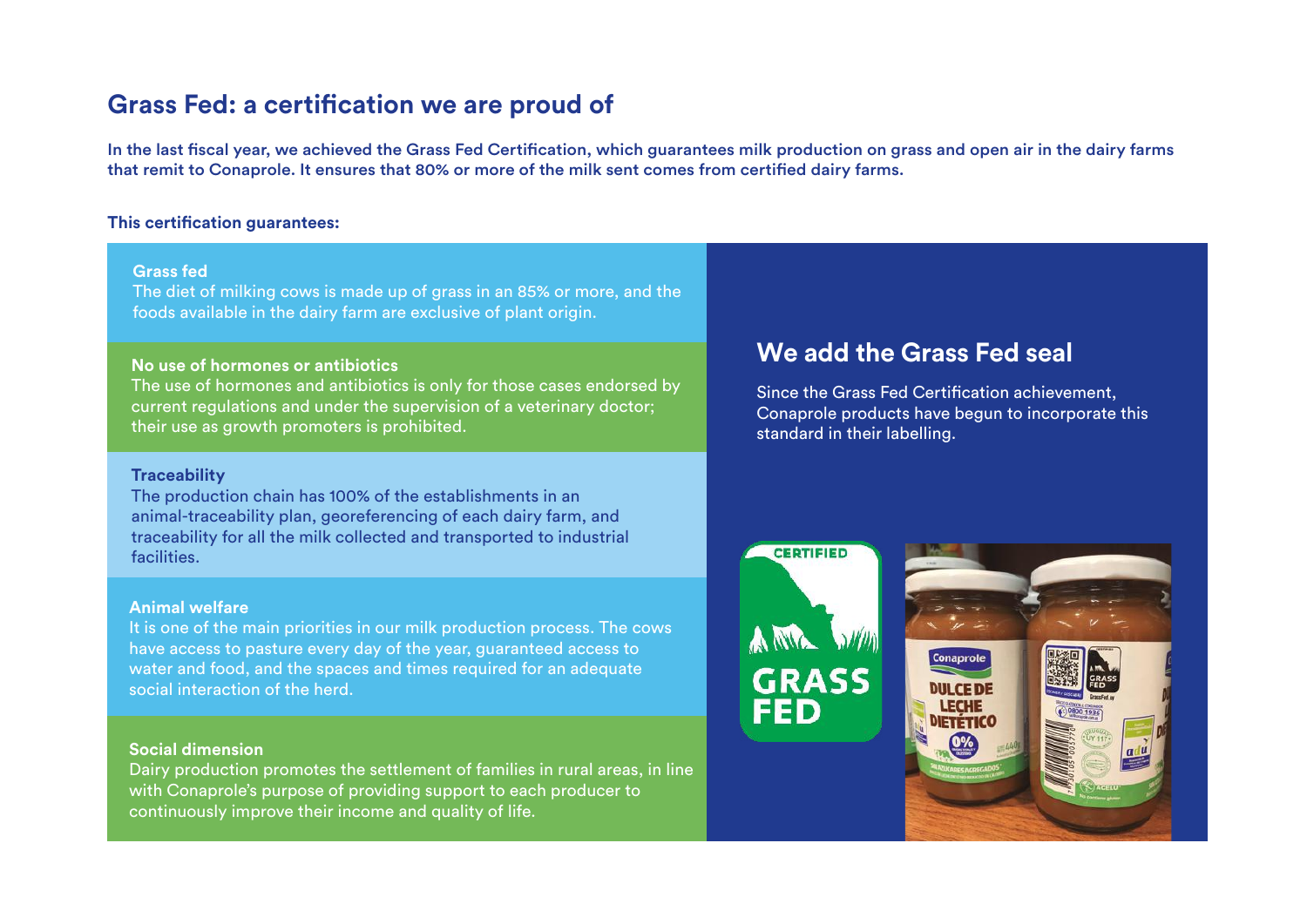## **Our products: innovative, quality and healthy**

#### **Conaprole commitments**

- Contribute to the healthy diet of 9/11 million people (2025/2030).
- $\cdot$  Increase the share of daily consumption products in compliance with nutritional standards.
- Launch products that meet special nutritional needs.
- $\cdot$  Increase the number of functional products in the portfolio by 25%.
- Continue reducing added sugar content by 5-10% and avoid excessive levels of sweetness.
- Avoid excessive use and decrease the level of added sodium by 5-10%.
- Decrease the use of artificial colours and avoid them in children's products.
- Carry out responsible, simple, clear, honest, and transparent communication in compliance with regulations and scientifically endorsed.
- Contribute to the education and promotion of a healthy diet.

These commitments consolidate the sustained trajectory that in recent years has resulted in:

# **120%** reduction of

Increase in the offer of products for diabetic and celiac people, among others.

Portfolio of functional and nutraceutical products as a nutritional supplement for people with specific needs.

#### **Quality guarantees our products**

- ISO 9000:2015 Quality Management System.
- ISO 22000: 2018– Food Safety Management System.
- ISO 14001: 2015 Environmental Management System.
- ISO 45001:2018 Occupational Health and Safety Management System.
- FSSC 22000 V5.1 Food Safety System.
- ISO 17025: 2017 Requirements for laboratory competencies.
- ISO/TS 22002-1:2009 Prerequisite program for food safety.
- HACCP according to CODEX.

## **Conaprole Commitment**

Our Integrated Management System translates Conaprole's commitment to caring for the environment. It allows us to manage the efficient use of natural resources, with special care for water and energy, and to dedicate efforts to minimize the impact of the waste generated. **All our industrial facilities are certied with ISO 14.001 (2015).**

As a way of ratifying these convictions, we have defined short- and long-term goals that challenge us to continue working on increasingly effective management for the care of the environment.

## **Energy**

### **Target 2030:**

Increase the use of renewable energies by 60% with actions such as thermal generation with biomass and cogeneration.

### **Target 2022:**

Measure and report energy efficiency indicators by product line, starting with milk powder, which represents 60% of Conaprole's energy consumption.

## **Water**

**Increase the reuse rate to 35%.**  Target 2030: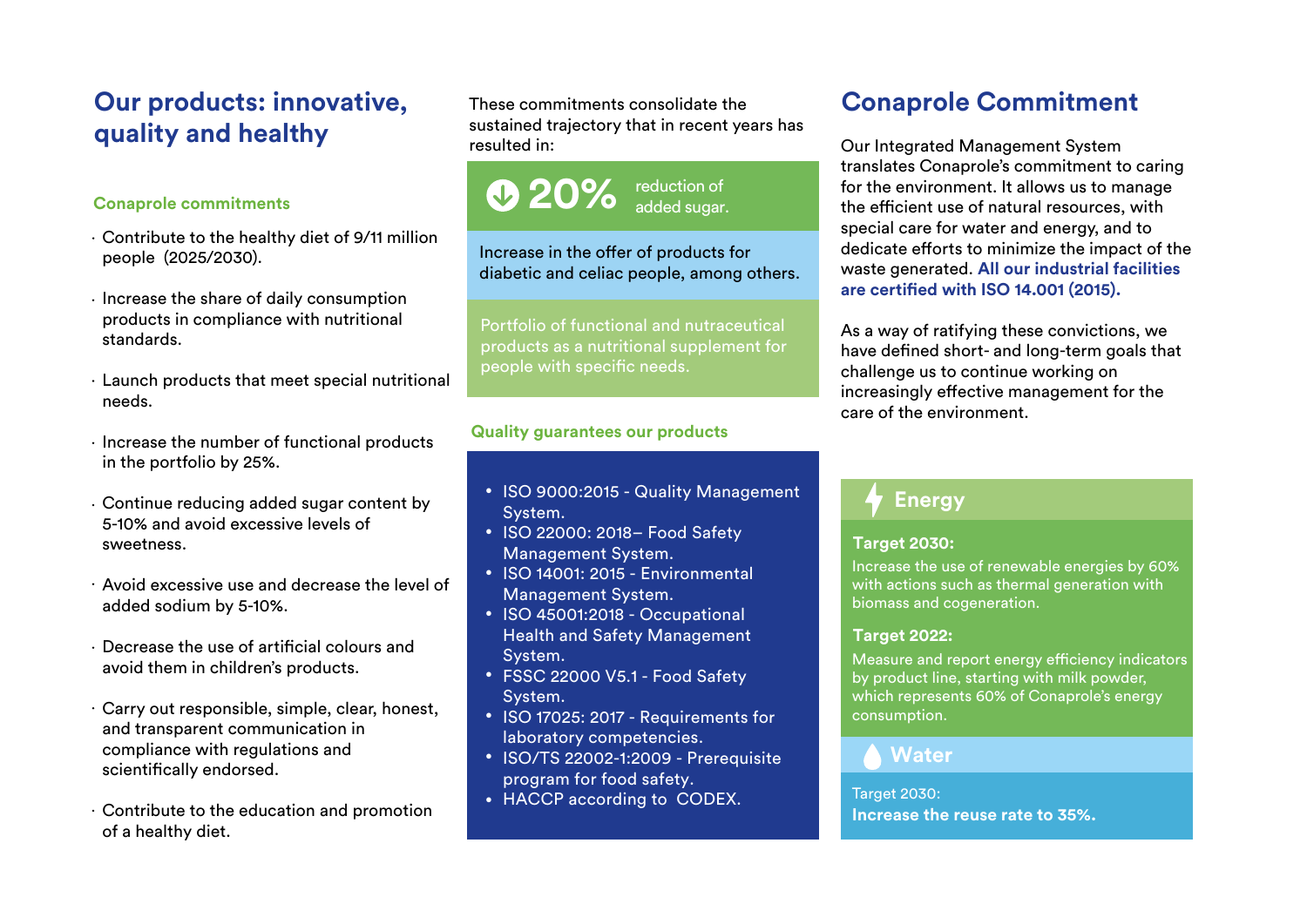



do I recycle?)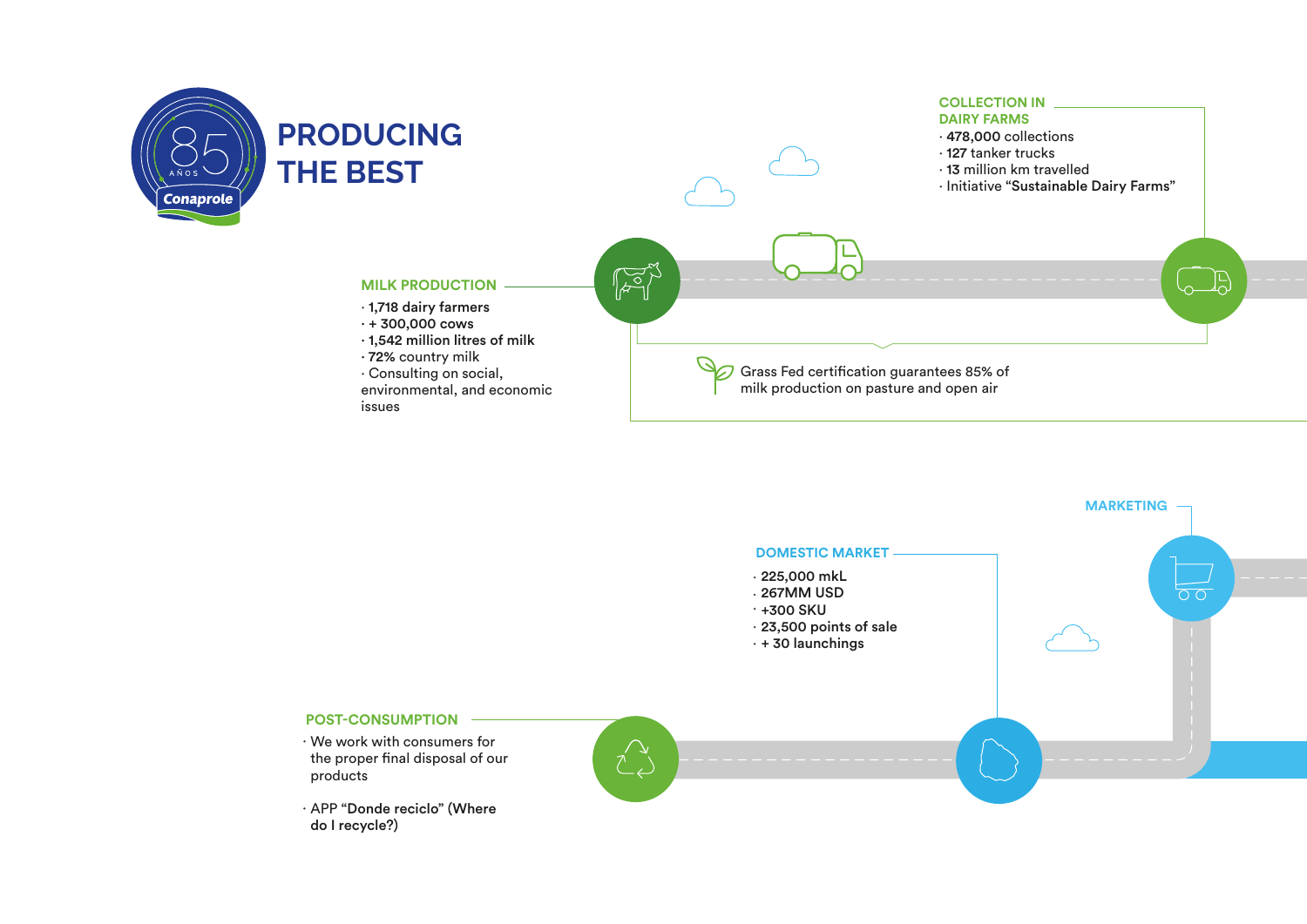